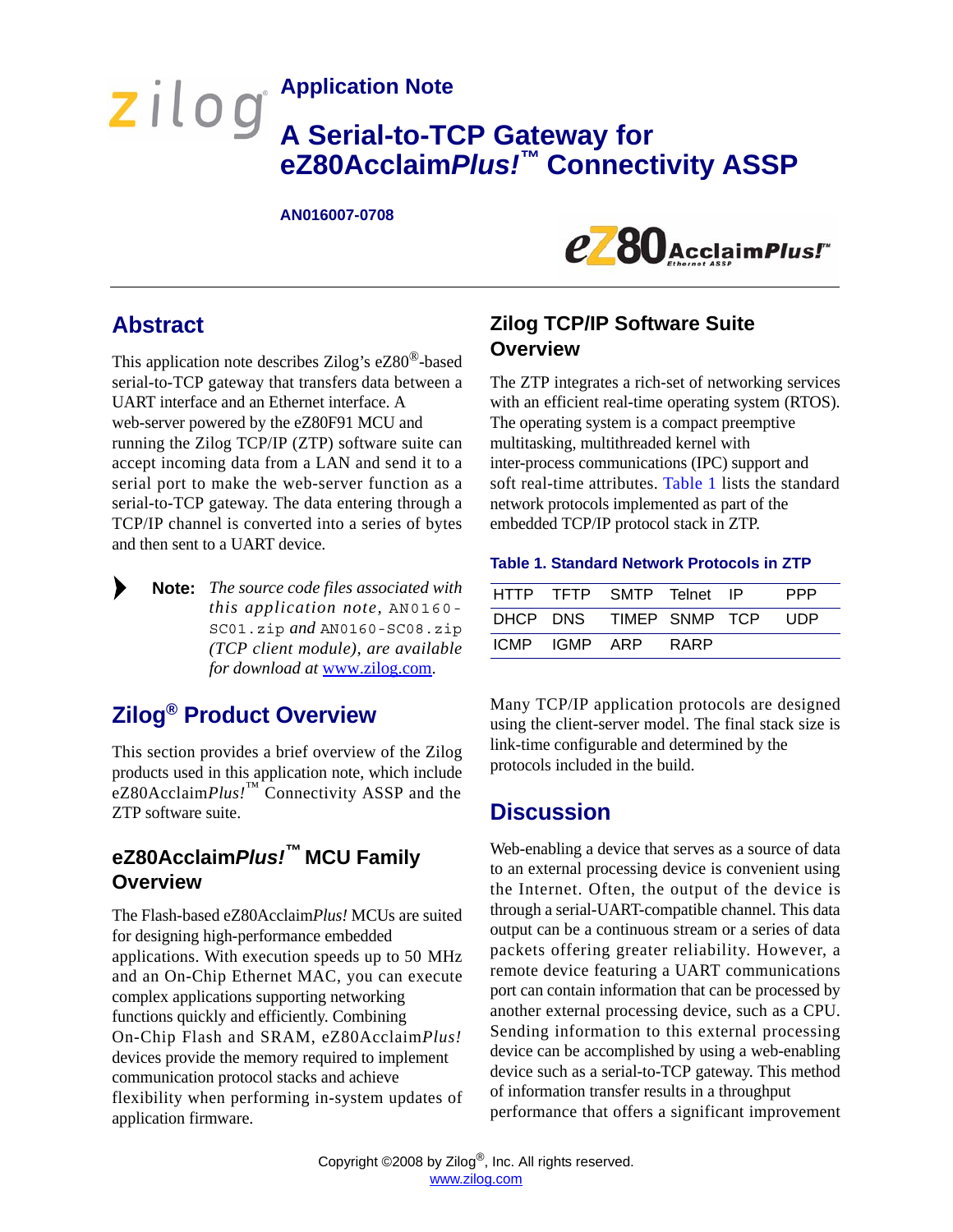over current communication methods, such as modems or low-end Integrated Services Digital Network (ISDN).

# **Theory of Operation**

Any device with a serial UART channel can be connected to a gateway to copy data using a TCP/IP connection. However, to ensure proper reception, the serial data from the UART must be converted into TCP packets of a specific format. [Figure 1](#page-1-0) displays a functioning serial-to-TCP gateway system.



### <span id="page-1-0"></span>**Figure 1. Block Diagram of Serial-to-TCP Gateway**

The function of the eZ80 serial-to-TCP gateway is to transfer data from a client PC to a serial

communication port on the user's device. One end of the eZ80 device is connected to an HTML (web) page using the CGI function interface, and the other end is connected to a serial device using the UART driver interface. One end of the eZ80F91 web server transmits/receives data from the HTML (web) page using the CGI function interface. The other end of this web-server is connected to the serial device (HyperTerminal) to transmit and receive data from this end, using the UART driver interface. The gate is transparent, and the client operates as if it is working directly with the user's device.

The client program is implemented in HTML.

# **Description of Components**

This application note implements the following modules:

**•** Network scan module

This module uses the IGMP protocol to join a multicast group 226.2.2.2. After that, it opens a UDP port 4111 and waits to receive a 'discover' command from the HOST. When it receives a 'discover' request, then it sends its IP address, EMAC address, and the name of the device to the system that sent the request. Any other messages on the port are ignored.

**•** Online configuration module

The online configuration module requires data persistence to be enabled; the configuration settings are stored in the Flash Info page of the eZ80F91 device. At boot-up, these configurations are read, and correspondingly the values are set. The eZ80F91 opens a TCP socket on port 4000 and listens for a connection.

After a connection is accepted on the listening socket, the client is authenticated by a common shared string (password). If the client is authenticated, the eZ80F91 checks for the requested command.

If the command is 'QUERRY,' then eZ80F91 replies with the current configuration of the system. For the 'QUERRY' command, the configuration that is sent to the CLI (command line interface) utility is the one stored in the Flash Info page. If DHCP is enabled, then the IP parameters assigned are the ones provided by the DHCP Server.

If the command is 'SETPAR,' then eZ80F91 reads the configuration parameters sent along with the command. These parameters are then stored in the Flash Info page, and the system is rebooted for the new configuration parameters to take effect.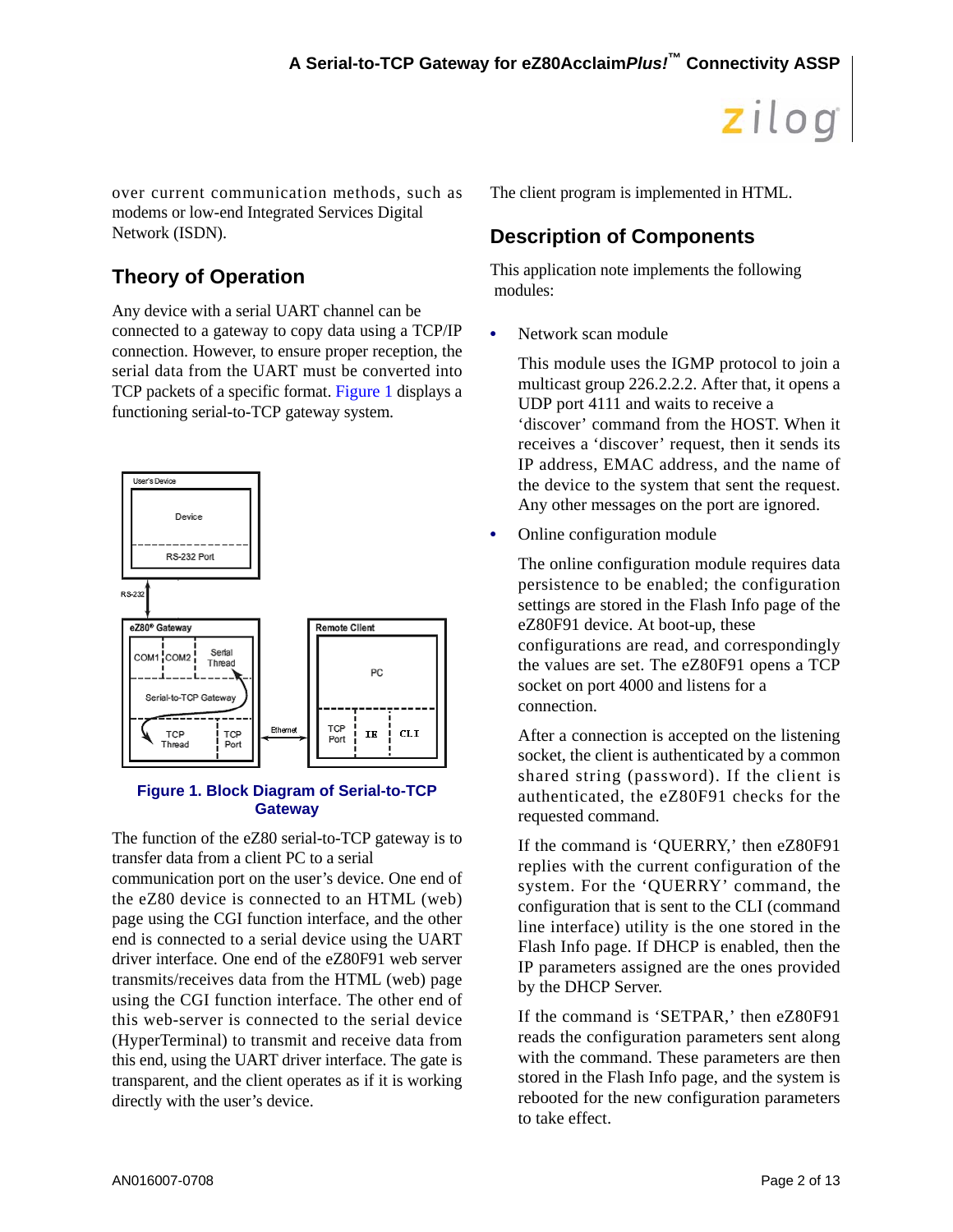• Serial interface module

The serial interface module uses the HyperTerminal application as a serial input/ output device. Whenever the user presses a key, the **Serial Read** thread continuously reads the data from the UART driver and stores this data in the **Current** buffer. If the **Current** buffer is full or if presses the **Enter** key, this data is transferred from the **Current** buffer to the **TCP** buffer. The **TCP** window reads the data from the **TCP** buffer and updates the **Serial Read** window. The **data-upload** CGI function uploads the data to the HTML page after receiving repeated requests from the browser.

**•** TCP interface module

The TCP interface module uses the **TCP** window (HTML web page) that contains two separate windows for writing and reading data. After clicking the **Submit** button, the **TCP Write** window transfers the data to the buffer using the CGI function interface. The **TCP Read** window is updated automatically and continuously. The **TCP-to-serial** CGI function interface reads the data from the HTML page on receiving a request from the browser. This browser request is generated after the user clicks the **Submit** button in the **TCP Write** window. The browser request updates the **serial** buffer with the current received data and uploads the data to the serial driver for transmission over the serial link (HyperTerminal in this case).

## <span id="page-2-1"></span>**Quick Start**

The features of the serial-to-TCP application can be demonstrated using an eZ80 development platform and a PC. The PC's COM (serial) port represents the RS-232 compatible data port of the embedded device. In addition, a terminal program on the PC, such as the HyperTerminal, represents the embedded application requiring serial data to be exchanged with another device. In this demonstration, the serial-to-TCP gateway connects the HyperTerminal program to the peer-end HTML application. The serial-to-TCP application uses the same PC to host the

HyperTerminal and web page applications; however, such usage is not a requirement. The web page can run on any networked PC that can connect to the serial-to-TCP gateway. This PC can be located anywhere—down the hall or on the other side of the planet. [Figure 2](#page-2-0) displays the hardware configuration of the laboratory demonstration.



**Figure 2. Serial-to-TCP Gateway Setup**

## <span id="page-2-0"></span>**PC Host**

The PC host consists of two modules: a network scan application and an HTML webpage.

## **Network Scan**

This module creates a UDP socket and sends a 'discover' command to a multicast group address 226.2.2.2 with port 4111 and waits to receive a reply. When eZ80 responds with the name, IP address, and MAC address, this module describes information on the terminal as in [Figure 3 on page 4.](#page-3-0) It also allows to remotely configure the gateway. For more details, see [Procedure on page 9](#page-8-0).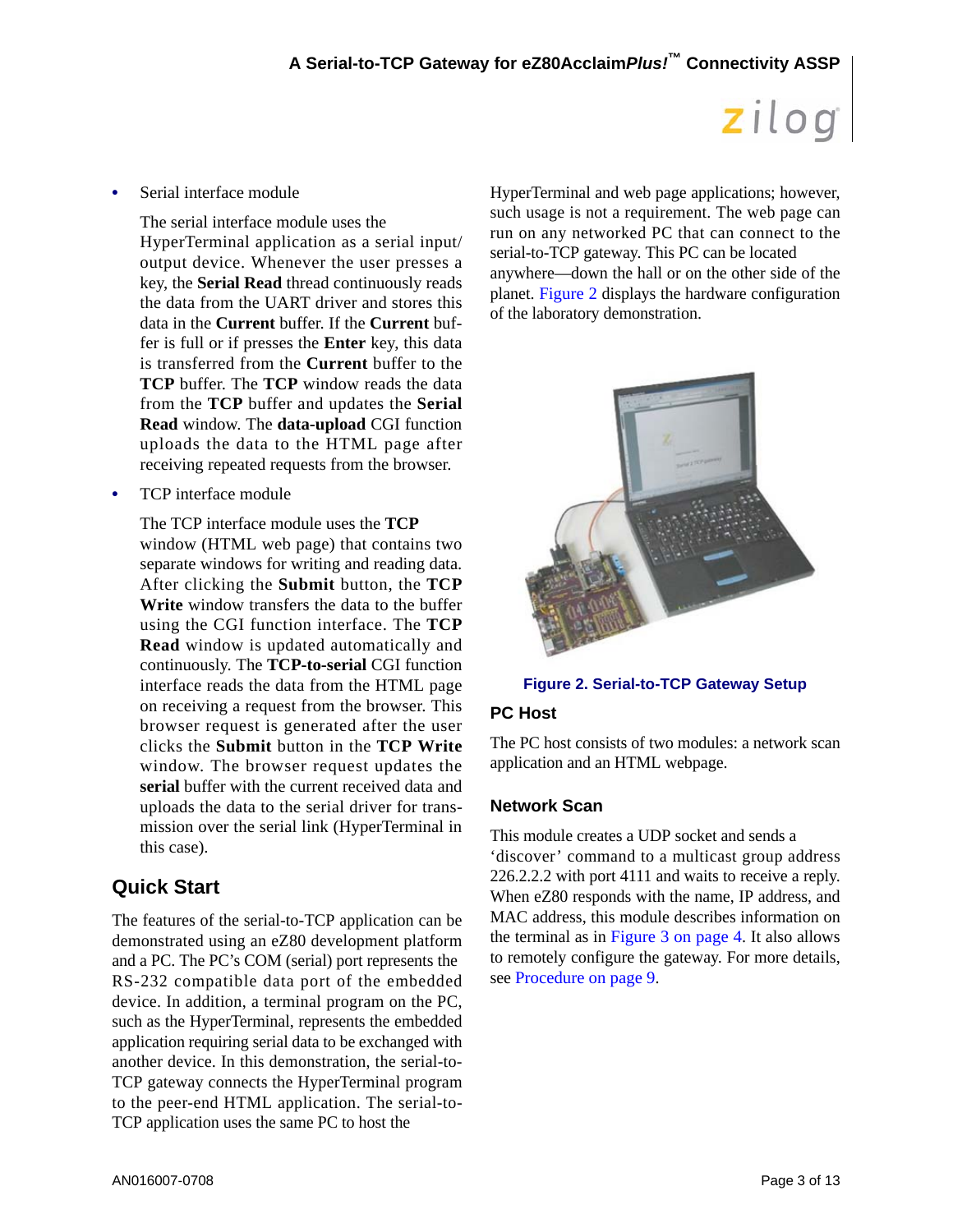

### **Figure 3. Network Scan Module**

### <span id="page-3-0"></span>**TCP Client**

The web page interface is used as the TCP client for the serial data. The data coming from the serial device is displayed on the web page as in [Figure 4](#page-3-1). The data can be entered on the TCP data write window. When presses the **SUBMIT** button, the data is sent to the serial device.

| 53 New Page 7 Mezilla Firefox                                                                          |                                    | н  |
|--------------------------------------------------------------------------------------------------------|------------------------------------|----|
| Elle Edit yew History Bookmarks Tools Help                                                             |                                    |    |
| $\left \mathbf{a}\cdot\mathbf{b}\right \cdot\mathbf{C}$ $\odot$ $\mathbf{C}$ $\odot$ we mix assessions | $\bullet$ <b>B</b> $G$ is the part | ū, |
| Getting Started   Lobest Headlines   File:///E:/Programmi/Z                                            |                                    |    |
| TCP to Serial and serial to TCP communication Demo                                                     |                                    | ۸  |
| TCP data write window                                                                                  |                                    |    |
|                                                                                                        |                                    |    |
|                                                                                                        |                                    |    |
|                                                                                                        |                                    |    |
| Submit   Reset   (Click submit button to send TCP data)                                                |                                    |    |
| Serial Data Read Window                                                                                |                                    |    |
|                                                                                                        |                                    |    |
| serial data                                                                                            |                                    |    |
|                                                                                                        |                                    |    |
|                                                                                                        |                                    |    |
|                                                                                                        |                                    |    |
| Done                                                                                                   |                                    |    |

### <span id="page-3-1"></span>**Figure 4. TCP Client**

# **Developing the Serial-to-TCP Gateway Application**

The serial-to-TCP gateway functions as a server in a client-server application. The server provides the serial connection, converts the data into TCP packets, and maintains the TCP connection. The client, which operates only with TCP, establishes the connection to the server and performs terminal emulation on a TCP stream. Configuring the hardware is described in [Quick Start on page 3.](#page-2-1)

Except for the power requirement, the eZ80 development platform is ready to use in a serial-to-TCP application. For information on power requirements, refer to *eZ80F91 Module Product Specification (PS0193)*.

## **Adding and Integrating Serial-to-TCP Gateway Files to ZTP**

The serial-to-TCP gateway described in this application note requires the eZ80Acclaim*Plus!* development board and the ZTP. For the serial-to-TCP gateway execution, the files specific for the demo must be added and integrated to the ZTP stack before it is downloaded onto the eZ80Acclaim*Plus!* development board. This section contains the details of adding the serial-to-TCP gateway files to the ZTP stack.

The serial-to-TCP gateway files that must be added to the ZTP project files are in the AN0160- SC01.zip file available for download at [ww.zilog.com](http://www.zilog.com). The demo files are of the following types:

- $C$  ( $\star$ .c) files
- **•** HTML (\*.htm) files

The ZTP stack is available on [ww.zilog.com](http://www.zilog.com) and can be downloaded to a PC with a user registration key. or ZTP can be installed in the specified location; the default location is C:\Program Files\ZiLOG.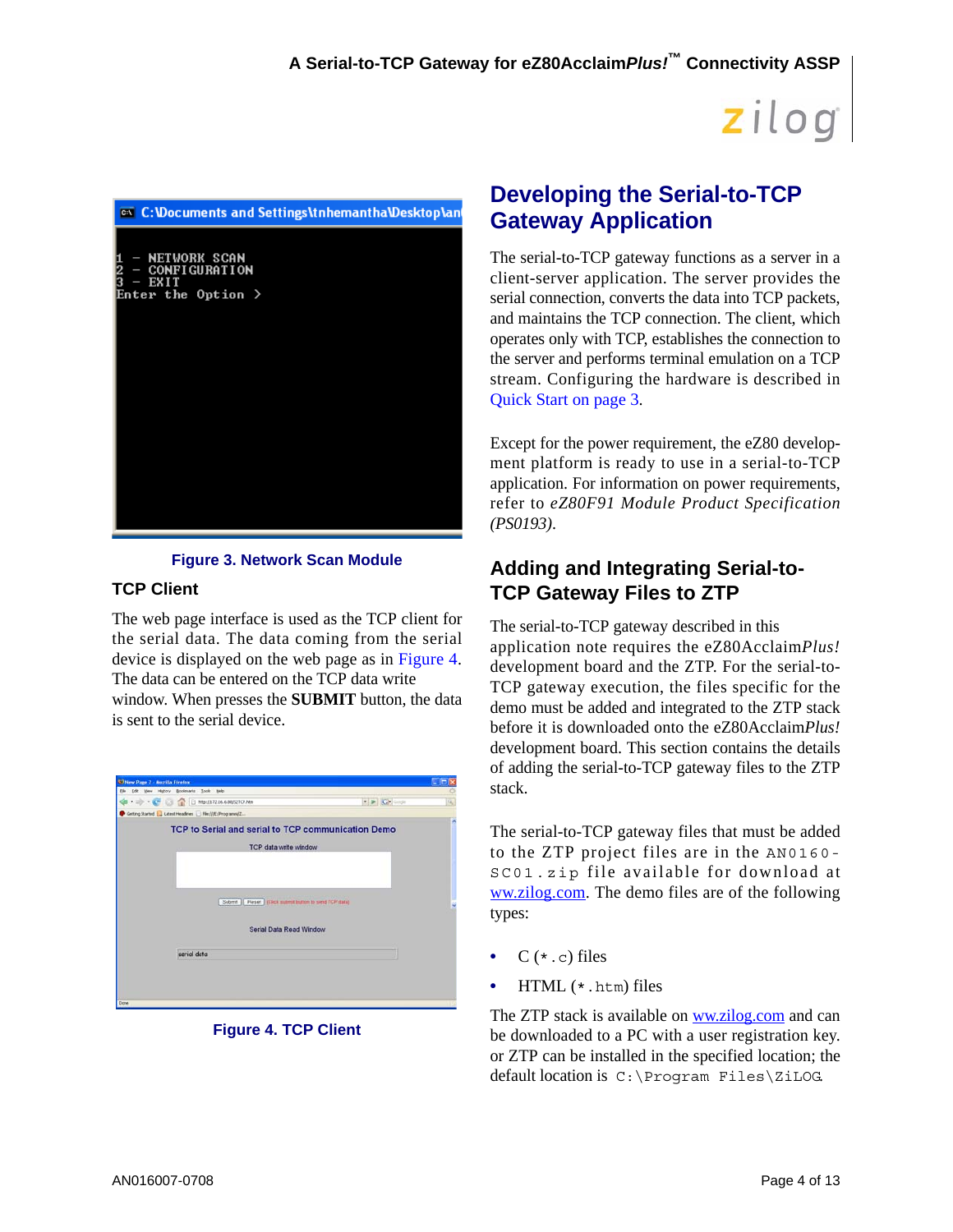Follow the steps below to add and integrate the demo files to the ZTP stack:

- 1. Download ZTP to your PC, browse to the location where ZTP is downloaded, and open the ...\ZTP\_2.1.0\ZTP\SamplePrograms\ZTPDemo folder.
- 2. Download the AN0160-SC01.zip file and extract its contents to a folder on your PC. The following folders are extracted:

```
\ serial2TCPDemo
\ serial2TCPWebsite.Acclaim
```
- 3. Select and copy all of the \*.html files and folder in the \serial2TCPWebsite.Acclaim folder and paste them into the ...\ZTP\_2.1.0\ZTP\SamplePrograms\Website.Acclaim folder.
- 4. Select and copy all of the  $\star$ .c and  $\star$ .h files located in the \serial2TCPDemo folder and paste them into the  $\ldots$  \ZTP\_2.1.0\ZTP\SamplePrograms\ZTPDemo directory.
- 5. Launch ZDS II and open the project file, website.zdsproj, located in the following path: ...\ZTP\SamplePrograms\Website.Acclaim.
- 6. To add all the  $*$ .htm files located in the ... \ZTP\_2.1.0\ZTP\SamplePrograms\Website.Acclaim folder to the project, right-click the project and then select **Add files to project**. The following files need to be added:
	- **–** call\_cgi.htm
	- **–** S2TCP.htm
	- **–** serial\_to\_tcp.htm
- 7. Open the website.c file from within ZDS II and enter the following prototype declarations into it:

```
// HTML pages
extern const struct staticpage call cgi htm;
extern const struct staticpage serial to tcp htm;
extern const struct staticpage S2TCP_htm;
// CGIs
extern INT16 S2TCP cgi(struct http request *request);
extern INT16 SerialRead cgi(struct http request *request);
```
8. The website.c file contains an array, Webpage website [], that provides information about the HTML pages. Replace the last line of the array,  $\{0, NULL, NULL\}$ ,  $NULL$ , with the following lines of code:

```
{HTTP_PAGE_STATIC, "/S2TCP.htm", "text/html", &S2TCP_htm },
\{ HTTP_PAGE_STATIC, "/serial to tcp.htm", "text/html", &serial to tcp htm \},
. _ _ _ _<br>{HTTP_PAGE_DYNAMIC, "/cqi-bin/serial_to_tcp", "text/html",(struct)
staticpage*)S2TCP cgi },
{HTTP_PAGE_STATIC, "/call_cgi.htm", "text/html",&call_cgi_htm },
{HTTP_PAGE_DYNAMIC, "/cgi-bin/call_cgi", "text/html",(struct staticpage *) 
SerialRead cgi },
\{0, NULL, NULL, NULL\}
```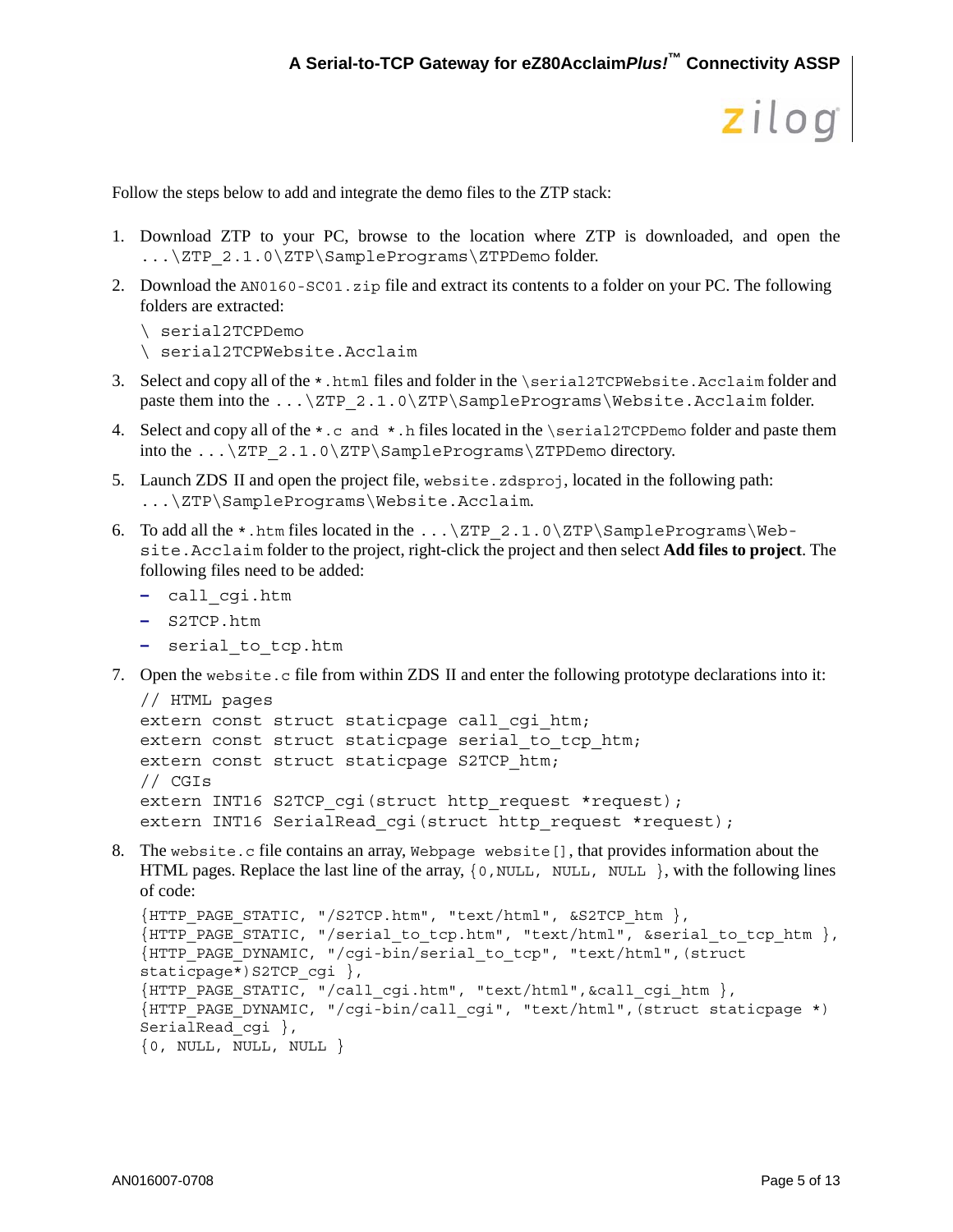```
zilog
```
9. From within ZDS II, open the left.htm file under \Web Files. Search for CGI Calculator and locate the following line:

```
&nbsp;&nbsp; <a href="cgif.htm" target="_top">CGI Calculator</a></
font><p><font face="Verdana" size="1"><b>Site Info<br>
```
- 10. Replace </font> with the following piece of HTML code to create a link from the default eZ80Acclaim*Plus!* web page to the serial-to-TCP gateway web page. <br>>Serial2TCP<br>>>br> &nbsp; <a href=" S2TCP.htm " target=" top"> S2TCP Client</a></font>
- 11. Build the website.zdsproj project to obtain the new library file Acclaim website.lib.
- 12. Copy this Acclaim website.lib to the  $\ldots$   $\ZTP$  2.1.0  $\ZTP\Lib$  folder where it replaces the existing one.
- 13. Close the website.zdsproj project.
- 14. In ZDS II, open the ZTPDemo\_F91.zdsproj file available in the following path:

```
...\ZTP_2.1.0\ZTP\SamplePrograms\ZTPDemo
```
- 15. Add the  $\star$ . c files located in the ... \ZTP\_2.1.0\ZTP\SamplePrograms\ZTPDemo folder to the ZTPDemo\_F91.zdsproj project. To do so, select the Project menu and then select **Add Files**. The following  $\star$ . c files need to be added to the project:
	- **–** Config\_Flash\_Server.c
	- **–** Discovery.c
	- **–** RemoteConfig.c
	- **–** S2TCP\_cgi.c
- <span id="page-5-0"></span>16. Look for the **If** structure definition in the ZTPConfig.c file:

```
struct commonServers csTbl=
{
"172.16.6.28", // Default Timer Server
"", // Default rfs server
"", // Default File Server - // Not currently Used 
"172.16.6.194" // Default Name Server 
};
struct If ifTbl [MAX NO IF] = \frac{1}{1} interface 0 -> Ethernet Configuration
{
&usrDevBlk [0], // Control block for this // device 
ETH, ETH,
ETH_MTU, \frac{1}{2} // MTU
ETH_100, THE RETHANDER CHANNEL CHANNEL AND THE SPEED OF AUTOSENCE
"172.16.6.198", // Default IP address 
"172.16.6.1", // Default Gateway 
0xffff0000UL // Default Subnet Mask 
}
}
```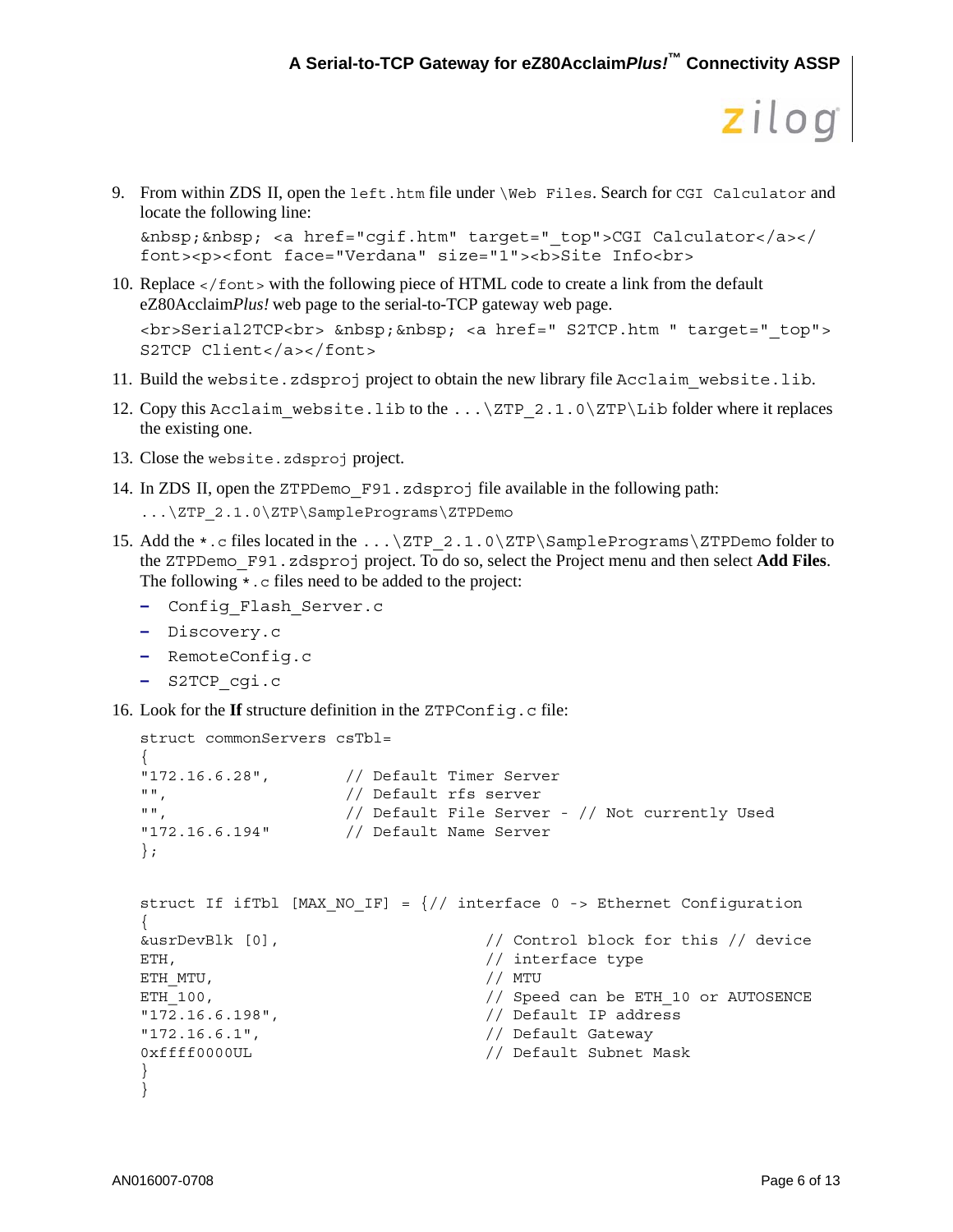- *The* ifTbl *variable in the* ZTPConfig.c *file contains network parameters and settings (in the four-octet dotted decimal format) specific to the local area network at Zilog by default. Modify the structure definition in [Step 16](#page-5-0) with appropriate IP addresses within your local area network. For details about modifying the structure definition, refer to the ZTP v2.0.0 documents.* **Note:**
- 17. Disable the DHCP (Dynamic Host Configuration Protocol) in the ZTPConfig.c file to assign the network parameters set in ifTble[] to the module.

UINT8 b\_use\_dhcp = FALSE

18. Open the emac conf.c file and change the default MAC address (provided by ZTP) such that each  $eZ80^{\circ}$  development platform on the LAN contains a unique MAC address. For example:

```
INT8 f91 mac addr [ETHPKT ALEN] = \{0x00, 0x90, 0x23, 0x00, 0x01,0x01;
```
In the 6 byte MAC address shown above, the first three bytes must not be modified; the last three bytes can be used to assign a unique MAC address to the eZ80Acclaim*Plus!* development platform.

19. Open the main.c file of the ZTPDemo\_F91.zdsproj project and add the following function prototypes and global variables:

```
extern void Flash config Discovery( void );
extern UINT8 q HTTP;
extern UINT8 q IGMP;
extern UINT8 q TELNET;
extern UINT8 q SNMPD;
extern UINT8 g TIMED;
// Macros for threads.
#define PRIORITY 20 // Thread priority.
#define STACK SIZE 1024 // Stack size for the thread.
#define RR TICK 5 // Round robin tick for the
// scheduler.
extern void SerialReadThread();
// Global variables.
// Thread handles to store.
RZK THREADHANDLE t q hthd1;
// Stack for the thread.
char q thd1stack [ STACK SIZE ];
```
20. Replace the complete ZTPAppEntry() function code with the following lines of code in the main.c file:

```
{
RZK DEVICE CB t *TTYDevID;
      /** This function displays the IP Address and the related 
            information of all the interfaces */
     nifDisplay(CONSOLE);
/*this is for initializing the HTTP server without authentication. Use the 
   Acclaim_Website.lib Website Library for this (Modify at Project->Set-
tings->Linker->General->Object/library modules)*/
```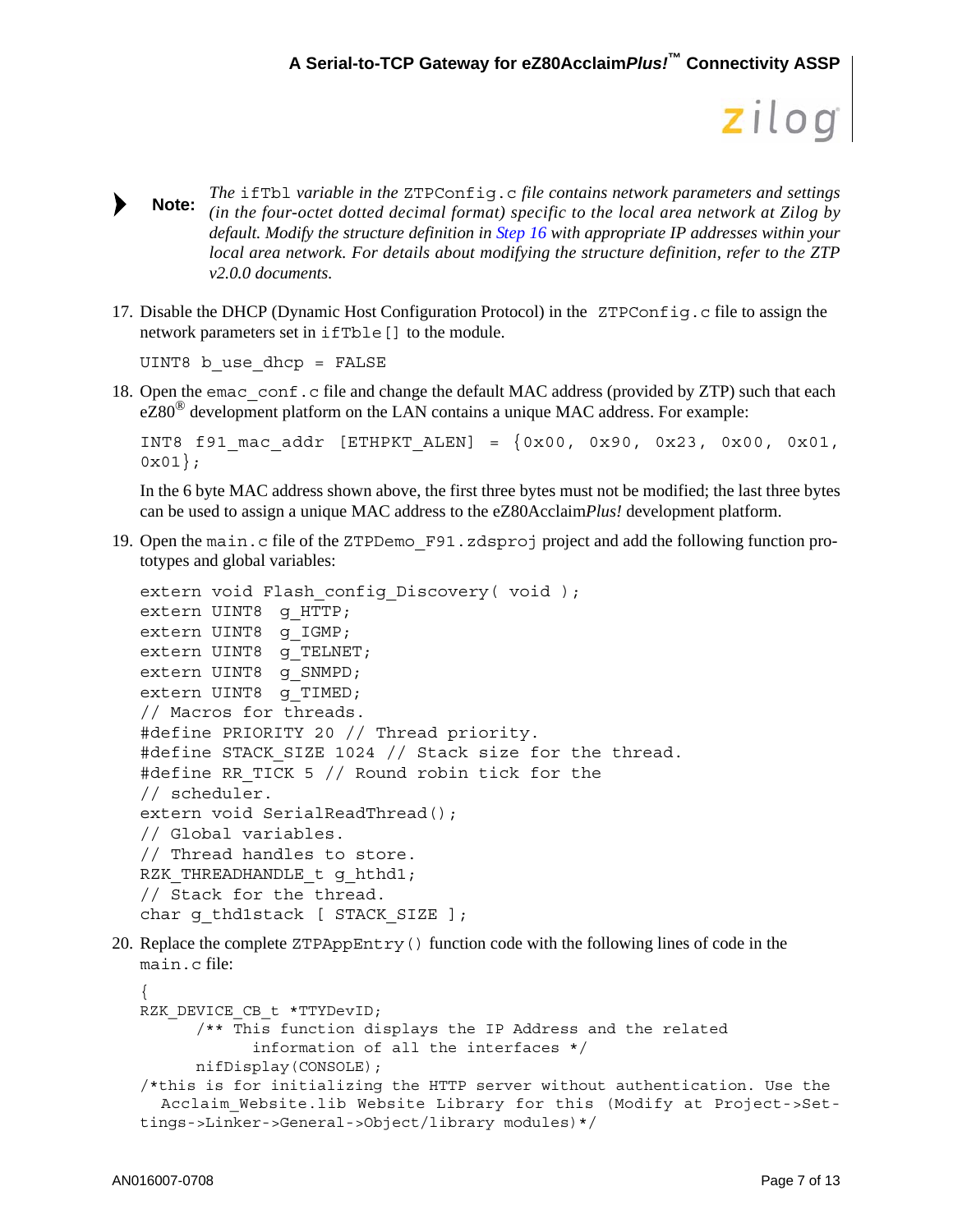```
http_init(http_defmethods,httpdefheaders,website,80);
         /** IGMP Initialization */
         hginit(0);
         /** Time Request */
         if( g_TIMED )
               time rqest();
         /** Telnet Server Initialization **/
         if( g_TELNET )
               telnet init();
         /** SNMP Initialization */
         if( g_SNMPD )
               snmp_init(snTrapNotifyCallback);
         /**************** Serial-to-TCP demo ******************/
         printf("\nSerial To TCP Ready" );
         printf(''\n'') ;
         g_hthd1 = RZKCreateThread(
         ( RZK_NAME_t *) "Thread1",
         (RZK_PTR_t)SerialReadThread,
         NULL,
         (CADDR_t)( g_thd1stack + STACK_SIZE ),
         PRIORITY,
         RR_TICK,
         RZK THREAD PREEMPTION | RZK THREAD ROUNDROBIN, 0 ) ;
         // RZK_THREAD_AUTOSTART | RZK_THREAD_PREEMPTION |
         // RZK THREAD ROUNDROBIN ) ;
         // Validate the thread handle.
         if( g hthd1 == NULL ){
         printf("\nUnable to create the thread #1, error description is");
         RZKFormatError(RZKGetErrorNum()) ;
         return -1;
         }
         RZKResumeThread(g hthd1);
         Flash config Discovery();
   return 0;
21. In the ZTPInit_Conf.c file, uncomment out the following line:
   Init DataPersistence ();
```
}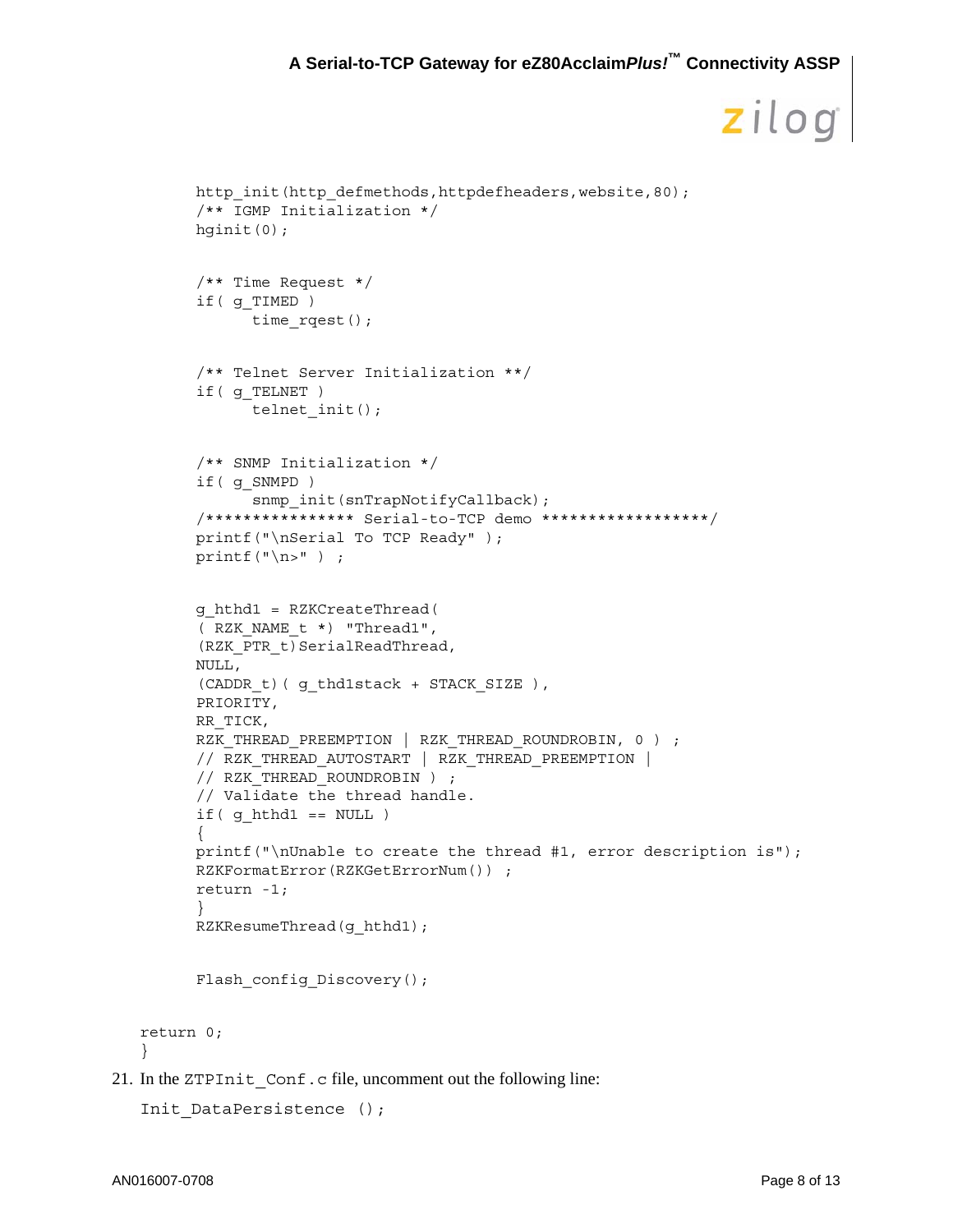- 22. In the ZTPConfig.c file, make g\_ShellLoginReqd = FALSE.
- 23. Save the files, build and close the ZTPDemo\_F91.zdsproj project.
- ▶ *The Network Scan client program is* **Note:** *available in the* AN0160- SC01.zip file. *Extract it to get all the source files and the* NetworkScan.exe file*.*

## **Testing**

This section discusses the basic setup, the equipment used, and the procedure followed to test the serial-to-TCP gateway application.

## **Setup**

The basic setup for testing the serial-to-TCP gateway is described in the following sections. The

serial-to-TCP gateway application emphasizes the On-Chip peripherals MAC and UART for the eZ80Acclaim*Plus!* Connectivity ASSP and the TCP/ IP stack ZTP. [Figure 5](#page-8-1) displays the connections among a PC, LAN/WAN, and the eZ80Acclaim*Plus!* Evaluation Kit



## <span id="page-8-1"></span>**Figure 5. Test Setup for Serial-to-TCP Gateway**

## **Equipment Used**

The equipment used includes the following:

- **•** eZ80F91 development kit
- **•** eZ80Acclaim*Plus!*-based evaluation board

## **HyperTerminal Settings**

Set the HyperTerminal to 57.6 kbps Baud, 8-N-1 protocols, and flow control none for COM port 1.

## <span id="page-8-0"></span>**Procedure**

Follow the steps below to test the serial-to-TCP gateway application:

1. Connect the eZ80 development platform to the PC with a crossover Ethernet cable.

This connection is made by means of the orange-colored cable. This Ethernet connection can also be made using a Hub or switch.

- 2. Program the Serial2TCP.hex file (located in the \serial2TCPDemo directory) into an eZ80F91 module that is attached to the eZ80 development platform. Push the **Reset** button on the platform. After reset, the eZ80 development platform is ready to work as a serial-to-TCP gateway. The programming is performed using ZDS II Flash Loader utility.
- 3. Connect the port marked *CONSOLE* with a straight-through cable to a PC port used by a terminal program such as HyperTerminal.
- 4. Start the Network Scan Client and choose option **1- NETWORK SCAN**, and then eZ80 responds with the 'gateway,' IP address, and MAC address.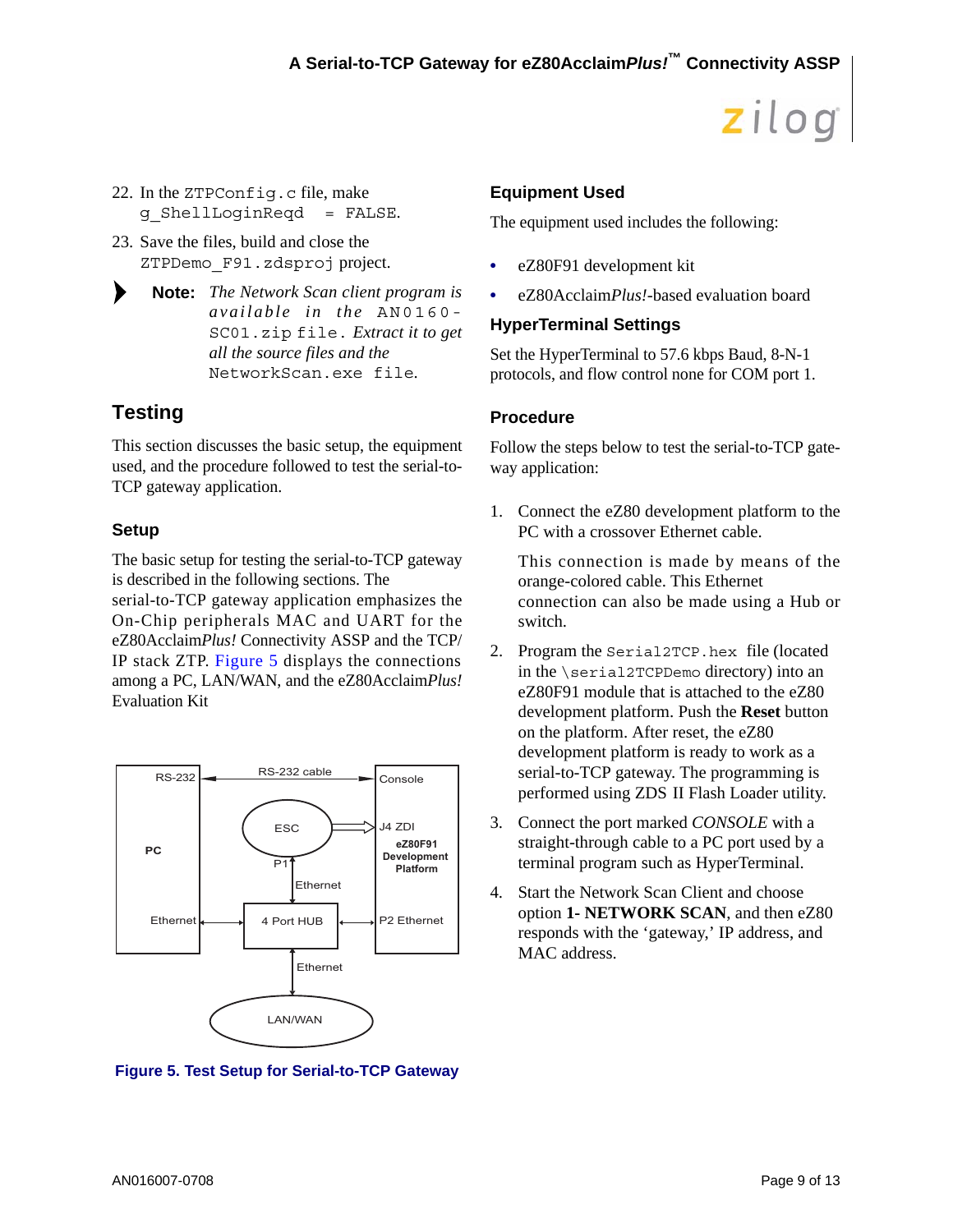| ox C:\Documents and Settings\tnhemantha\Desktop\an0160-sc01\Serial2T(                                        |                   |             |
|--------------------------------------------------------------------------------------------------------------|-------------------|-------------|
| - NETWORK SCAN<br>2<br>3<br>$-$ CONFIGURATION<br>$-$ EXIT<br>Enter the Option $> 1$                          |                   |             |
| NETWORK SCAN                                                                                                 |                   |             |
| MO.<br>NAME.                                                                                                 | MACC ADDR         | IP ADDR     |
| ø<br>eZ80Acclaim                                                                                             | 0 :90:23:12:34:56 | 172.16.6.88 |
| H<br>- NETWORK SCAN<br>$\frac{2}{3}$<br><b>CONFIGURATION</b><br><b>EXIT</b><br>I<br>Enter the Option $>$ $-$ |                   |             |

#### **Figure 6. Network Scan**

5. Now you can configure the gateway with the option **2 – CONFIGURATION** to set the IP address and chose the required protocols.

| <b>EX</b> C: <b>Wocuments and Settings \tnhemanthaWes</b>                                                                               |
|-----------------------------------------------------------------------------------------------------------------------------------------|
| - NETWORK SCAN<br>2<br>3<br>- CONFIGURATION<br>$-$ EXIT<br>Enter the Option $\geq 2$                                                    |
| ICONFI GURAT I ON                                                                                                                       |
| Enter the Option<br>- Get eZ80 configuration<br>$\bar{2} \over 3$<br>- Set eZ80 configuration<br>– Break<br>Enter the Option $\ge$ $\_$ |

### **Figure 7. Network Scan**

**–** Enter 1 to get the current configuration of eZ80.

|                                                                                                                                                                                                            | <b>on</b> C: Wocuments and Settings the hemantha Wesktop Lan0160-sc0                                                                                  |
|------------------------------------------------------------------------------------------------------------------------------------------------------------------------------------------------------------|-------------------------------------------------------------------------------------------------------------------------------------------------------|
| ICONFI GURATI ON<br>================                                                                                                                                                                       |                                                                                                                                                       |
| Enter the Option<br>1 - Get eZ80 configuration<br>2 - Set eZ80 configuration<br>3 - Break<br>Enter the Option $> 1$<br><b>Get Conf</b>                                                                     |                                                                                                                                                       |
| Enter the IP Address of the eZ80F91                                                                                                                                                                        | $: 172.16$ .                                                                                                                                          |
| EMAC Addresses<br>IP Addresses<br>Subnet Mask<br>Gateway Addresses<br>DNS Server Addresses : 128.100.100.128<br>TIME Server Addresses<br>DHCP<br><b>TELNET</b><br>SNMPD<br><b>TIMED</b><br><b>SHELLTTY</b> | : 0:90:23:12:34:56<br>: 172.16.6.203<br>: 255.255.255.0<br>: 172.16.6.1<br>: 172.16.6.194<br>: Enable<br>: Enable<br>: Enable<br>: Enable<br>: Enable |
| 1 - NETWORK SCAN<br>2 - CONFIGURATION<br>3 - EXIT<br>Enter the Option $>$ $\_$                                                                                                                             |                                                                                                                                                       |
| $\left  \cdot \right $                                                                                                                                                                                     |                                                                                                                                                       |

### **Figure 8. Current Configuration**

**–** Enter 2 to set the eZ80 configuration.

|                                                                                                                                                                                                                                                  | Con "E:\RemoteAccess\ZTP_1.7.0 Lib_ZDS\ZTP\SampleProgram                                             |
|--------------------------------------------------------------------------------------------------------------------------------------------------------------------------------------------------------------------------------------------------|------------------------------------------------------------------------------------------------------|
| <b>CONFIGURATION</b><br>-------------------                                                                                                                                                                                                      |                                                                                                      |
| Enter the Option<br>1 - Get eZ80 configuration<br>2 - Set eZ80 configuration<br>3 - Break<br>Enter the Option $> 2$                                                                                                                              |                                                                                                      |
| Enter the Configuration Settings                                                                                                                                                                                                                 |                                                                                                      |
| <b>EMAC Addresses</b><br>IP Addresses<br>Subnet Mask<br>Gateway Addresses : 172.16.6.1<br>DNS Server Addresses : $172.16.6.194$<br>TIME Server Addresses : 172.16.6.48<br>TELNET (e/d)<br>(SNMP (e/d<br>TIMED (e/d)<br>SHELL (e/d)<br>DHCP (e/d) | : 00:90:23:00:01:01<br>: 172.16.6.209<br>: 255.255.255.0<br>$\frac{1}{3}$ e<br>: d<br>$=$ $e$<br>: d |
|                                                                                                                                                                                                                                                  | Enter the IP Address of the eZ80F91 $\qquad$ : 172.16                                                |
| New Configuration Enabled                                                                                                                                                                                                                        |                                                                                                      |

#### **Figure 9. Setting the Configuration**

When the IP assigned to the gateway is known, you can use the IP address in Internet Explorer and enter data into the terminal program and observe the data arriving at the gateway using the TCP Connection.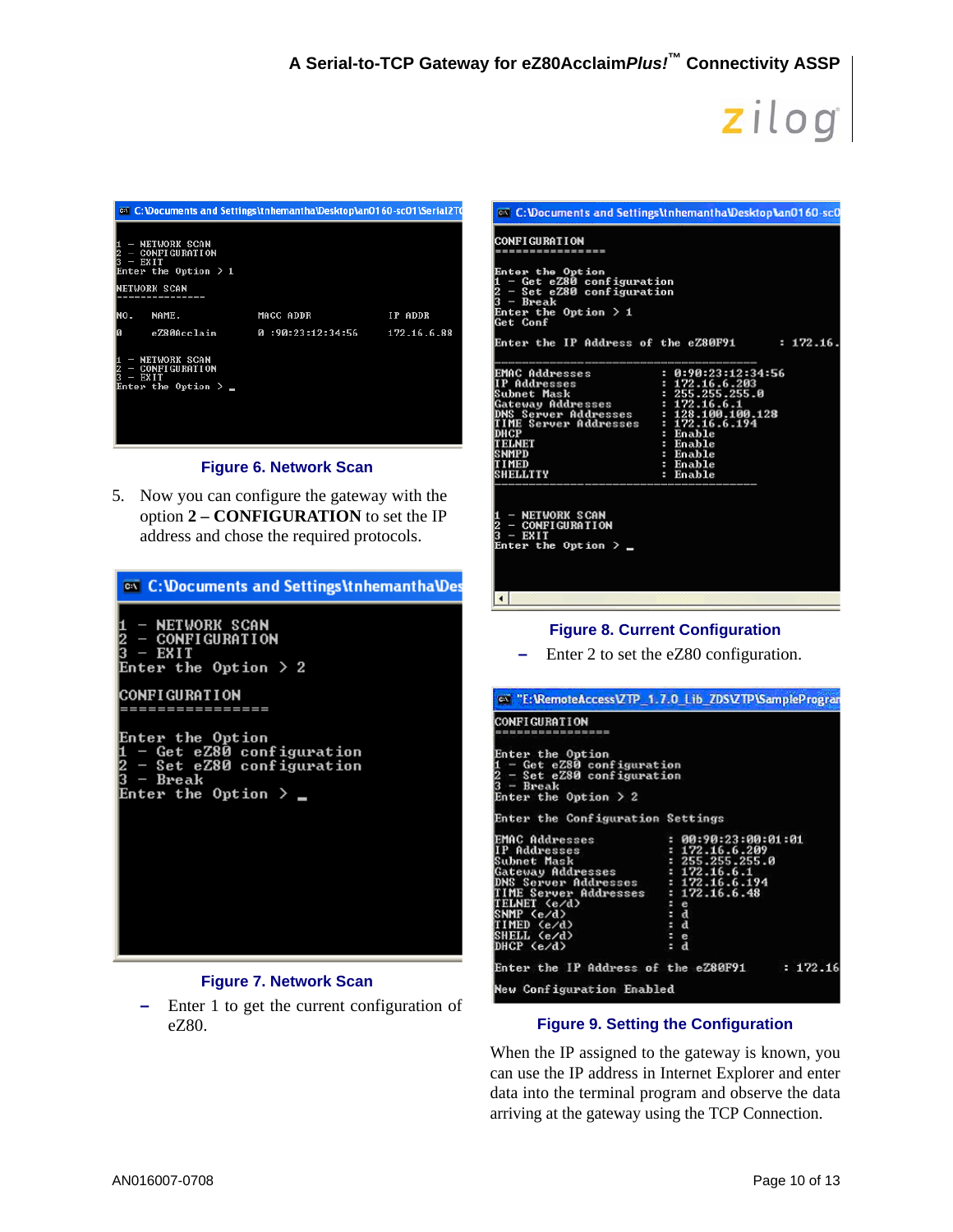# **Summary**

This application note is provided so that you can use Ethernet-enable devices that communicate using a serial communication port. The implemented software, based on the ZTP for the eZ80 CPU, creates a bridge between the UART and Ethernet interfaces.

# **References**

The documents associated with the  $eZ80^{\circledcirc}$ , eZ80Acclaim!®, and eZ80Acclaim*Plus!*™ family available at [www.zilog.com](http://www.zilog.com) are provided below:

- **•** eZ80® Remote Access Application Note (AN0134)
- eZ80F91 Product Specification (PS0192)
- **•** Zilog TCP/IP Software Suite Programmer's Guide Reference Manual (RM0008)
- **•** Zilog Developer Studio II—eZ80Acclaim! User Manual (UM0144)
- **•** eZ80Acclaim*Plus!*™ Connectivity ASSP eZ80F91 ASSP Product Specification (PS0270)
- **•** eZ80Acclaim*Plus!*™ ASSP Product Brief (PB0220)
- **•** eZ80F91 Mini Enet Module for eZ80Acclaim*Plus!*™ Product Specification (PS0271)
- **•** Zdots SBC for eZ80Acclaim*Plus!*™ Connectivity ASSP Product Specification (PS0261)
- The eZ80F91 MCU as a Mail Server Application Note (AN0207)
- Interfacing an HTML Form to the eZ80F91 MCU (AN208)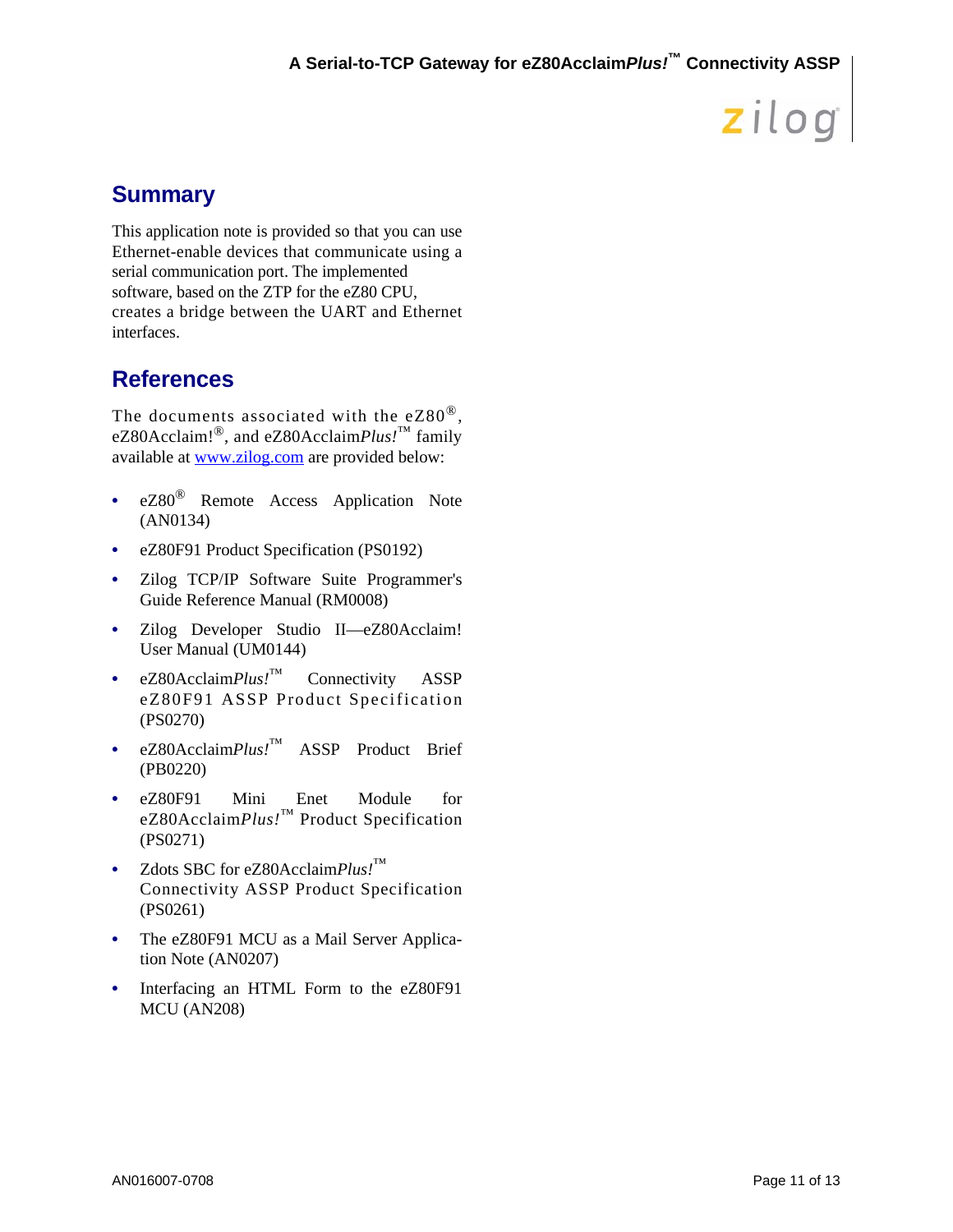# **Appendix A—Glossary**

[Table 2](#page-11-0) lists the definitions for terms and abbreviations used in this application note.

### <span id="page-11-0"></span>**Table 2. Glossary**

| <b>Term/Abbreviation</b>     | <b>Definition</b>                                                                                                                                                                                                                                                                                                                                                                                                                                                                                                                                                                                                                                                                                                                                                                                                  |
|------------------------------|--------------------------------------------------------------------------------------------------------------------------------------------------------------------------------------------------------------------------------------------------------------------------------------------------------------------------------------------------------------------------------------------------------------------------------------------------------------------------------------------------------------------------------------------------------------------------------------------------------------------------------------------------------------------------------------------------------------------------------------------------------------------------------------------------------------------|
| Ethernet interface           | A fast networking media interface that allows for computer communication using<br>a LAN, WAN, or Internet; physical media type for TCP/IP networks.                                                                                                                                                                                                                                                                                                                                                                                                                                                                                                                                                                                                                                                                |
| Serial interface             | An interface that allows for communication between computers using two wires,<br>sending one bit of data at a time; a slow means of communication relative to<br>Ethernet communication.                                                                                                                                                                                                                                                                                                                                                                                                                                                                                                                                                                                                                           |
| <b>UART</b>                  | Universal Asynchronous Receiver/Transmitter.                                                                                                                                                                                                                                                                                                                                                                                                                                                                                                                                                                                                                                                                                                                                                                       |
| Client-server<br>application | In general, all of the machines on the Internet can be categorized into two types:<br>servers and clients. Those machines that provide services to other machines<br>(such as Internet or FTP services) are servers. The machines that are used to<br>connect to those services are clients. When you connect to Yahoo! at<br>www.yahoo.com to read a page, Yahoo! is providing a machine (probably a<br>cluster of very large machines) on the Internet to service your request. Yahoo! is<br>providing a server. The typical PC most likely provides no services to the<br>Internet. Therefore, the typical PC is most likely a client. It is possible for a<br>machine to be both a server and a client. However, for purposes of this<br>application note, you can think of most machines as one or the other. |

zilog